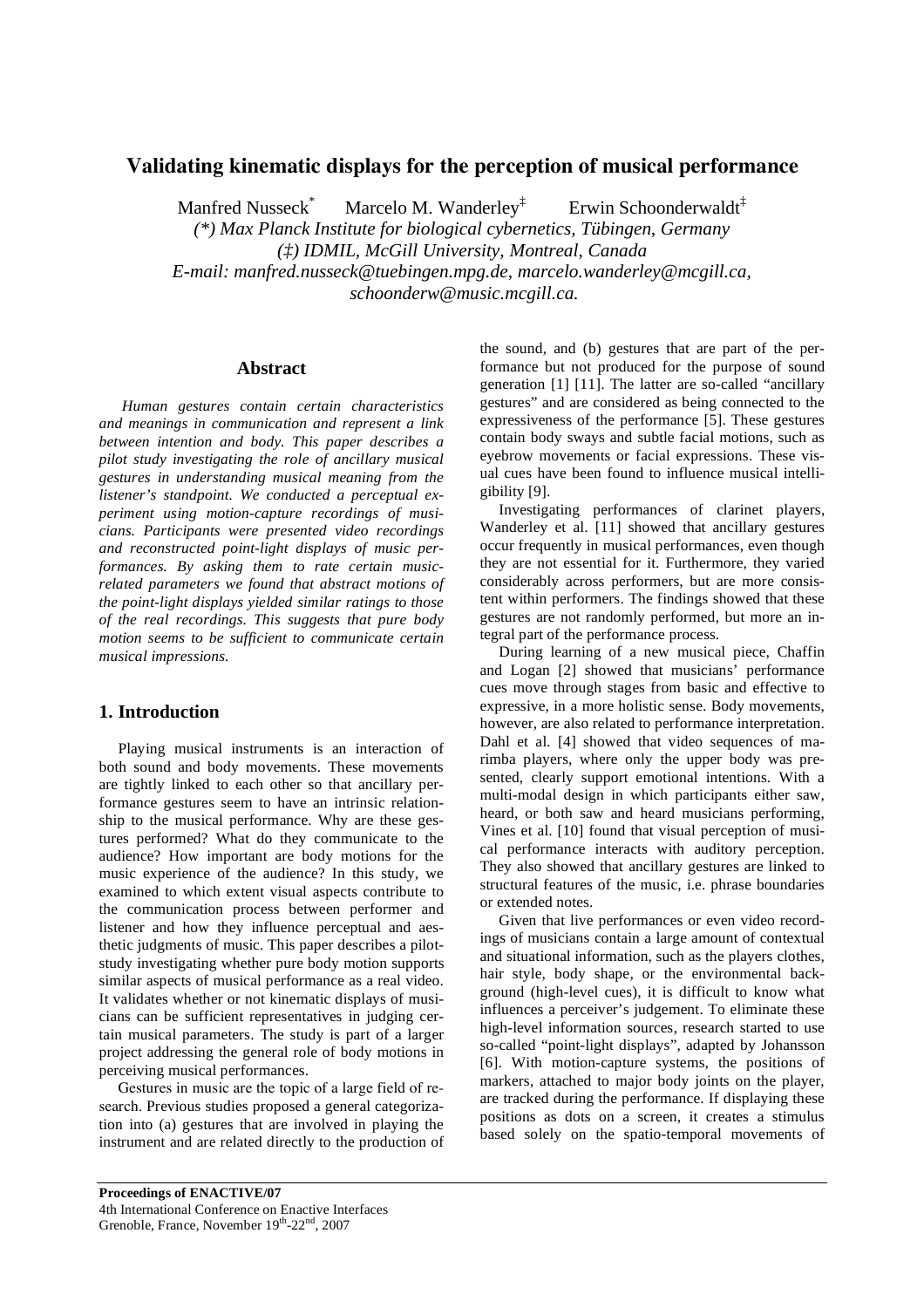body and limbs. Therefore, point-light displays separate performance gestures from all high-level cues so that only the body motion is still present. Previous studies have shown that for human motion recognition point-light display raised similar results as natural videos [8].

Using this technique, Davidson [5] recorded violin players performing three different levels of expression: deadpan, standard, and exaggerated. In a perceptual experiment to recognize expressive intentions, she found that the different expressions were clearly perceivable from point-light displays alone.

Additionally, Davidson [5] found that by presenting the stimuli either visual only, sound only, or multimodal, the gesture of the musicians gave a better indication of expressive intent than the sound. This showed that visual cues seem to have a strong influence on music perception.

In this study we conducted a perceptual experiment investigating if pure body motions can be sufficient to allow rating of music-related parameters. Since the visual aspects seem to be an important source of information, we compared ratings of point-light displays with real videos.

# **2. Experiment**

# **2.1. Method**

### **2.1.1. Stimuli**

To create the set of stimuli we used motion-capture data of four different clarinet players (3 male, 1 female) performing Brahms Sonata 1, Op 120. The recordings were done at the IDMIL Lab of McGill University. In addition to the motion-capture, the players were recorded using a camcorder. All players stood in front of a music stand and were asked to play naturally (i.e., as during a concert performance). We used clarinet players, as their visible body movements are not directly related to sound production. The study therefore directly investigates music-related ancillary gestures.

For the experiment, we used only the first phrase of the piece (12-15 seconds), since this was the most consistent part across players and was performed without in-between breathing to eliminate this as a possible cue.

For the first condition we showed digital video recordings of the players. For the other conditions, the motion-capture data was taken to create "stick figures" of the musicians. A selection of certain data points from the players was taken to connect them with a white line building a sparse shape of the person.

The second condition presented the stick figures of the players from the same viewpoint as shown in the video recordings (90 degree from the left). In the third condition, we showed the stick figures from the front (see Figure 1). While possible side-to-side motions of

the player were difficult to detect in the side view, due to the abstract and transparent presentation, in the frontal view possible front-back motions were less recognizable.



Figure 1. Screenshots of one player: (A) video recording, (B) stick figure side view, and (C) stick figure frontal view<sup>1</sup>

#### **2.1.2. Design**

l

The experiment was designed and conducted with the Psychophysics Toolbox  $(PTB-3)^2$  in Matlab on an Apple G4 notebook. The videos were presented on the screen with 560x420 pixel size and 25 fps. Sound was provided through headphones.

Participants had to press the space bar to start the video sequence. The movies were shown in randomized order and could only be seen once. After the sequence ended, the participants were asked to rate the *tension*, the *intensity*, the *fluency*, and the *musician's professionalism* in a 7-point Likert scale. After the four ratings were made, the participants were able to start the next trial with the space bar. The movies were shown without repetition.

 $<sup>1</sup>$  The face in Figure A is blurred to hide performers' identity, though</sup> there was no blurring during stimulus presentation in the experiment.  $^2$  http://www.psychtoolbox.org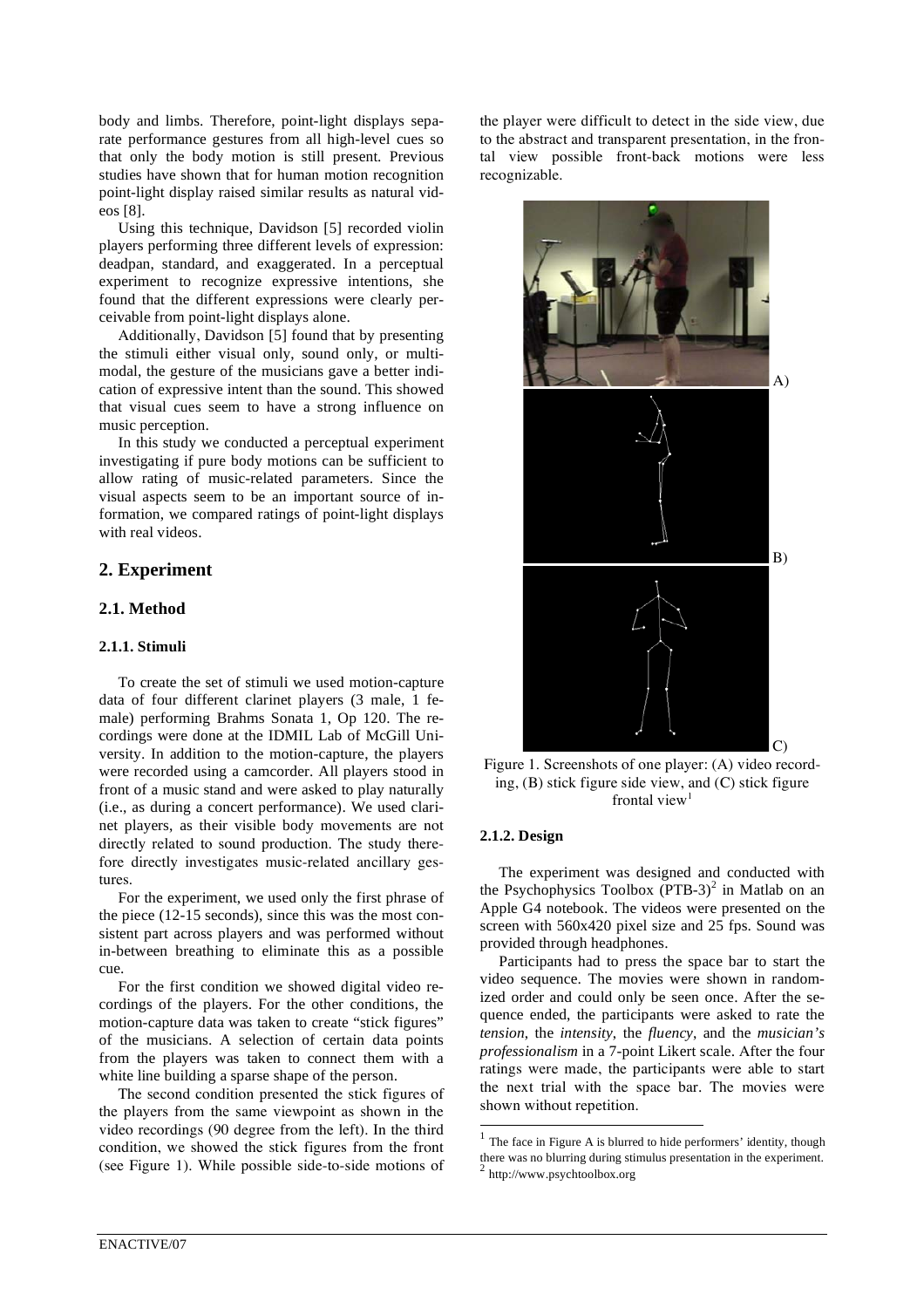The different scales of rating were introduced to the participants as follows:

- *Tension*: With this scale, a more general musical impression of the player has to be judged. The concept of musical tension is a complex phenomenon and hard to describe formally. The participants were told to rate in this scale the relaxation, stress, and immersion of the performance and the performer. A high tension refers to a feeling of excitement, whereas a low tension refers to uncertainty and relaxation. Vines et al. [10] found that different manners of movements elicit different tension ratings. Here, we wanted to find out if tension is contained in the body motion or needs other visual cues.
- *Intensity*: This scale relates to the expressiveness and the emotion. High intensity meant that the player exaggerated the performance in both fields in relation to the piece. Unexpressive and emotionless performances should be rated with low intensity. This scale relates to Davidson [5].
- *Fluency*: In this scale, participants were asked to rate the smoothness of the performance. If the player drew a clear bow over the whole phrase it should be rated with high fluency. Otherwise, a low fluency was related to a more jerky performance. Here, we wanted to see if the body motion supports the impression of fluent performances.
- *Professionalism*: Finally, the participants were asked to rate the musician's ability to play the instrument. Here, the extremes referred either to a player who seemed to be a beginner on the instrument or to a professional player. This scale measures whether high-level visual cues influence the judgment of the musicians' expertise and ability.

Additionally, the participants were told to answer intuitively. Furthermore, they were asked to use the "4" if they think the performance was played in a standard and neutral way related to the piece. The extremes of each scale were judged relative to a neutral performance by the player.

### **2.1.3. Participants**

Ten graduate students from the McGill Music Lab attended this pilot (age 25-35). Most of them were music educated and none of them was a clarinet player. They were not paid for their participation.

### **2.2. Results and discussions**

The mean ratings split by the different presentation styles and scales of rating are shown in Figure 2. Overall, the ratings seem to be rather similar and are distributed in a close range around the 4 as the middle answer (3.7 to 4.7). A two-way analysis of variance (ANOVA) was run for each scale for the factors presentation and player.



Figure 2. Mean ratings of the participants for each scale and presentation style (PLD: point-light display). Error bars depict standard error of the mean.

For all scales we found no significant effect for the presentation  $(F(2,18) < 3.0, p > 0.1)$ , indicating that the individual ratings were not influenced by the different display styles. This suggests that the abstract display of pure body motions provides similar impressions for judging these scales to those of the real videos. Furthermore, different viewing angles did not seem to influence these experiences.

A significant effect of player was found only for tension  $(F(3,27)=3.6, p<0.02)$  and for intensity  $(F(3,27)=4.6, p<0.01)$ , but not for fluency and professionalism  $(F(3,27) < 1.0, p > 0.4)$ . This effect was mostly due to one player, who was rated lower than the others. Interestingly, for all scales there was no significant effect for the interaction of player and presentation style  $(F(6,54) < 0.8, p > 0.6)$ , indicating that the individual player was rated in a similar way for the different presentation styles.

Although all players performed naturally, they played the piece in a very individual way. For instance, the average tempo of the performances varied considerably (Player 1: 97 bpm, Player 2: 113 bpm, Player 3: 118 bpm , Player 4: 91 bpm). Even then, the findings show that the listeners got rather neutral impressions for each player and rated them in a similar way across the scales.

To test if the different scales were judged independently, we also analyzed correlations between the scales (see Table 1). Overall, the correlation coefficient  $(R^2)$ is rather low, indicating that the scales were treated separately and did not interact with each other. For fluency and professionalism the correlation is about 0.5, suggesting that fluent and smooth performances were sometimes dependent on a higher level of instrumental expertise.